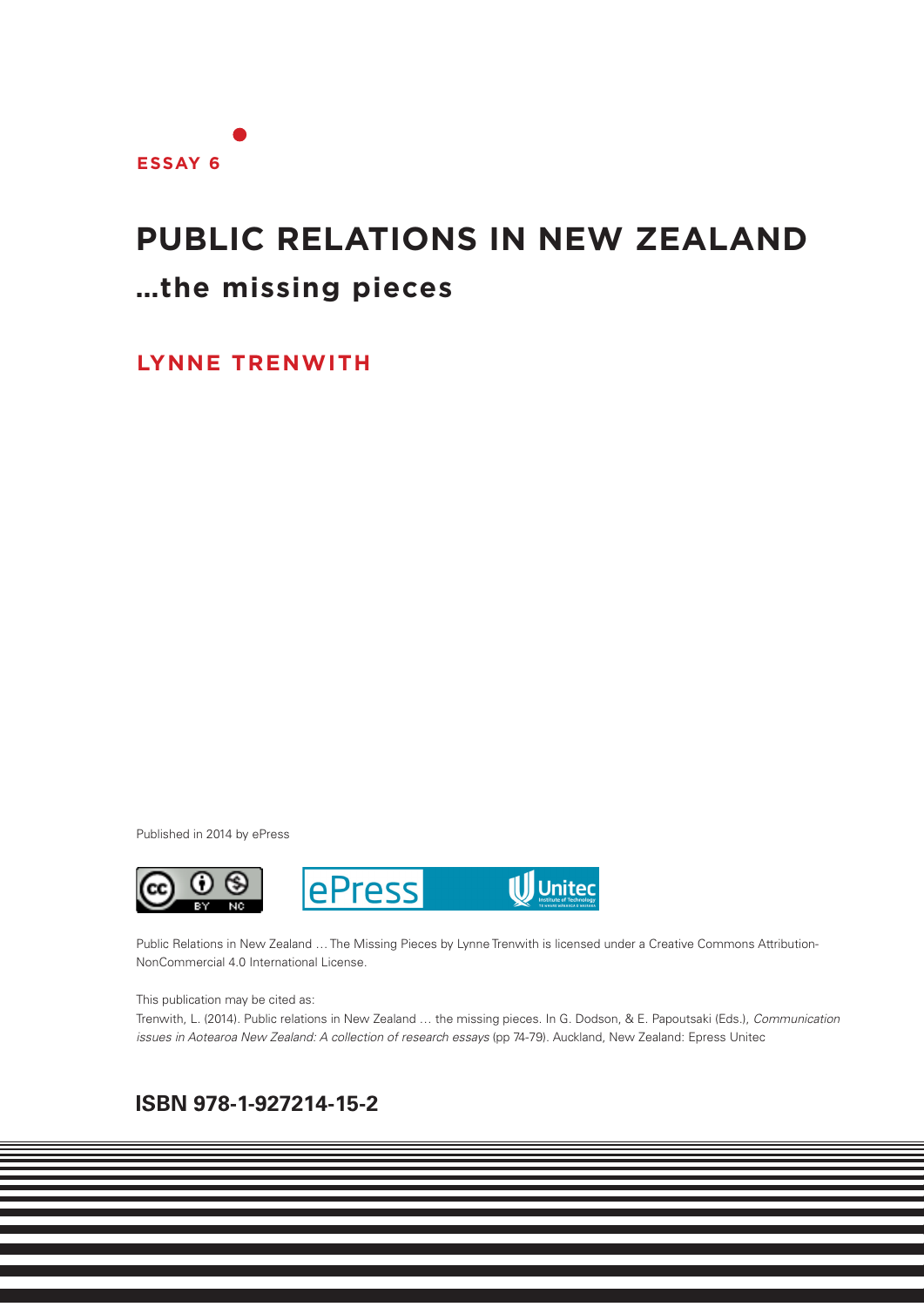

# **PUBLIC RELATIONS IN NEW ZEALAND …the missing pieces**

## **LYNNE TRENWITH**

### **INTRODUCTION**

Modern practitioners of public relations in New Zealand work in diverse areas of communication (PRINZ, 2006, 2011) but the different areas of practice and the skills that each area employs have developed from the early years of public relations activity; from its origins in the two separate yet related strands of tikanga Māori and press agentry. The press agentry strand has been documented by Trenwith (2010) as the occupation emerged from its war time press agentry and propaganda practices to that of the more modern public relations practices. But missing from the New Zealand public relations history discourse is representation that addresses and integrates Māori and Pacific Island public relations ontological and epistemological assumptions.

## **DISCUSSION**

A review of historical writing on public relations reveals confining frameworks that have resulted in major gaps in understanding of the role and functions of public relations in New Zealand. Māori public relations has been largely absent from New Zealand research and textbooks. Apart from a paper by Comrie and Kupa (1998) asking whether public relations can become bicultural in New Zealand, little has been written about the subject of indigenous (Māori) public relations. The conflation of Australian and New Zealand public relations has tended to either ignore cultural nuances and audiences (Tymson, 2006) or cover them superficially (Motion et al, 2009). Even though Tymson (and his contributors) titles their texts as Australian and New Zealand public relations manuals, these texts contain no reference to Australian Aboriginal, Māori or Pacific Island audiences.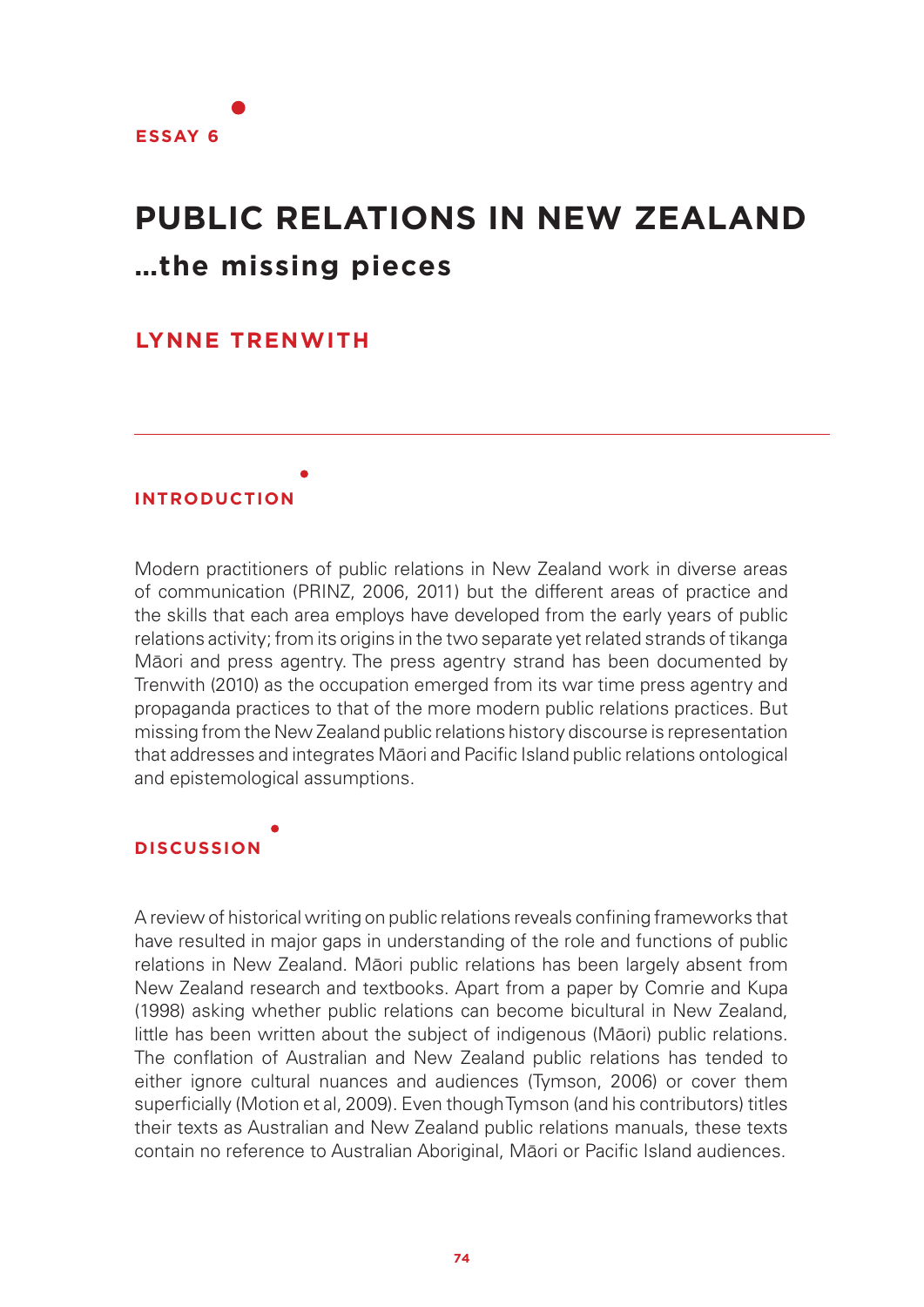Written histories of public relations and the resulting typology reflect the dominance and origins of the profession in the United States with little written outside of this socially and culturally dominant perspective (L'Etang, 2004 and 2008; Cropp & Pincus, 2001; Curtin & Gaither, 2007). Although the United States perspective has influenced public relations in New Zealand, other models of public relations practice are revealed when examining the different paths of historical evolution.

The four model typology proposed by Grunig & Hunt (1984; 2001) of public relations development – publicity, public information, two way asymmetry and symmetry - cannot be appropriately applied to the local New Zealand context of public relations development with its different path of social, political, economic and cultural evolution and alternative culturally moderated history. Much literature emanating from the United States promotes their model as being universally applicable and a satisfactory typology to explain professional practice. Motion & Leitch (2001) allude to this in their topography of New Zealand public relations, noting that the different context of the practice needs to be reflected in the theoretical differences. Other cultures have yet to be integrated into the public relations body of knowledge. In fact, very little research has been conducted on the position of minority groups within the public relations profession, despite the increasing diversity among both audiences and practitioners. Much of the literature and scholarship in the area continues to be ethnocentric with a predominantly American, and to a lesser extent British and Western European bias (Toth et al, 2007). Recent published public relations history from other parts of the globe includes the thorough history in the case of Britain (L'Etang, 2004), smaller overviews in the case of Israel (Toledano, 2005), Spain (Rodríguez Salcedo, 2008), Europe (Okay et al, 2013) and the work with a global overview done by Sriramesh & Vercic (2009).

As to the development and knowledge of Māori and Pacific Island public relations, New Zealand and Australian public relations researchers have simply not included indigenous forms of public relations. One of the most powerful mechanisms for excluding other cultures has been the discourse of public relations as a profession, a discourse that espouses a model of public relations wedded to mass media, to industrial society, to democratic political premises and to equality between stakeholders (L'Etang & Pieczka, 2001). This discourse can be seen in the way early New Zealand public relations practitioners describe the development of public relations and the establishment of Public Relations Institute of New Zealand [PRINZ]. Trenwith's 2010 account of the early years of public relations in New Zealand, states that in terms of a source for the body of knowledge for public relations, the main source of professional reading was the practitioners themselves; they wrote to and for each other, with ideas coming out of their own experience and current activities. In the 1940s and 1950s there were a few public relations notes about, and a few handbooks, but these were very small. Basically, the practitioners were the writers, a practice that differed little throughout the country. Occasionally overseas material was available if one practitioner were to travel overseas and bring it back. It would slowly circulate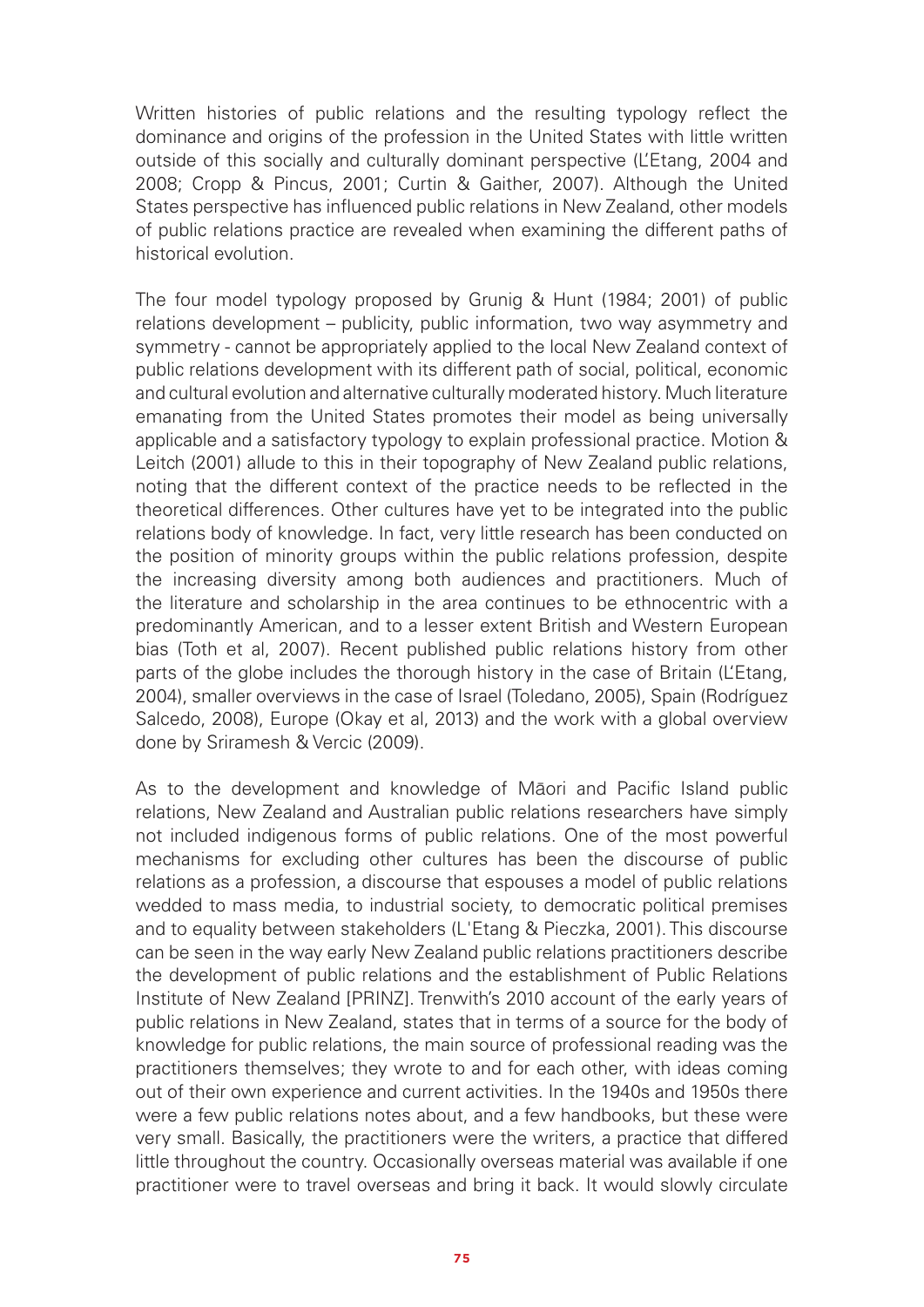among the practitioners, but its availability to a given practitioner depended very much on that practitioners public relations network of associates.

The professional body PRINZ came about, in part, as a reaction against the ad hoc nature of the activity in all respects. Enough people got together and espoused the need to have something to bind them together, to have some consolidation of the activity and to create an organisation for lobbying purposes and some element of professional status which would include codes of ethics and business practice (Trenwith, 2010). This early development of public relations from 1945 does not include nor reflect Māori public relations ontological and epistemological assumptions.

In 2001, Motion and Leitch referred to multiculturalism as an emerging trend in New Zealand public relations, with biculturalism (referring to Māori and English) as one of its strands. They suggested that practitioners in New Zealand were becoming increasingly aware of the need to adapt their communication strategies to speak meaningfully to Māori (Motion & Leitch, 2001). Motion, Leitch and Cliffe (2009) commented briefly on Māori and Aboriginal culture in their chapter "Public relations in Australasia" in the Global Handbook of Public Relations (Sriramesh & Vercic, 2009). Mersham et al (2009) devoted one chapter in Public Relations and Communication Management: An Aotearoa/New Zealand Perspective to examine public relations in a Māori context. The work by Sterne (2011) starts to address and integrate Māori and Pacific Island public relations ontological and epistemological assumptions.

Sterne (2011) in his research indicates, Māori as a collectivist, oral society had protocols for relating to one another and to visitors, persuasive speech making skills, stakeholder relationship management (manaakitanga) and event management. The interaction with British and European settlers involved interaction with the speech-makers (chiefs and specially trained or gifted orators), the advisors (tohunga and missionaries), the women (kuia) who knew the protocols for organising events and the leaders (kaumatua) who engaged in discussions, signed agreements, and gave guidance on how personal, organisational, political, inter-tribal and inter-racial affairs should be conducted (Durie, 2003; Walker, 2004). The kite of knowledge identifies critical concepts such as whakapapa (identity) which involve declaring who you are at the outset; listening to introductions; using introductions for making relational connections; demonstrating respect for those who have passed on; showing respect for the creator God and local deities and expecting/offering public prayers, combined with knowledge of whanaungatanga (relationships) where you bring people with you, introduce your leaders, spend time getting to know people before attempting to do business with them, have people known to the hosts introduce you until you are known in your own right and demonstrate commitment to the welfare of the community. Then you will be warmly embraced. Manaakitanga (hospitality, reciprocation), kaupapa (purpose, reason); mana (respect for iwi, hapu, family) and Tapu (accountability, protection) are all critical principles in Māori public relations.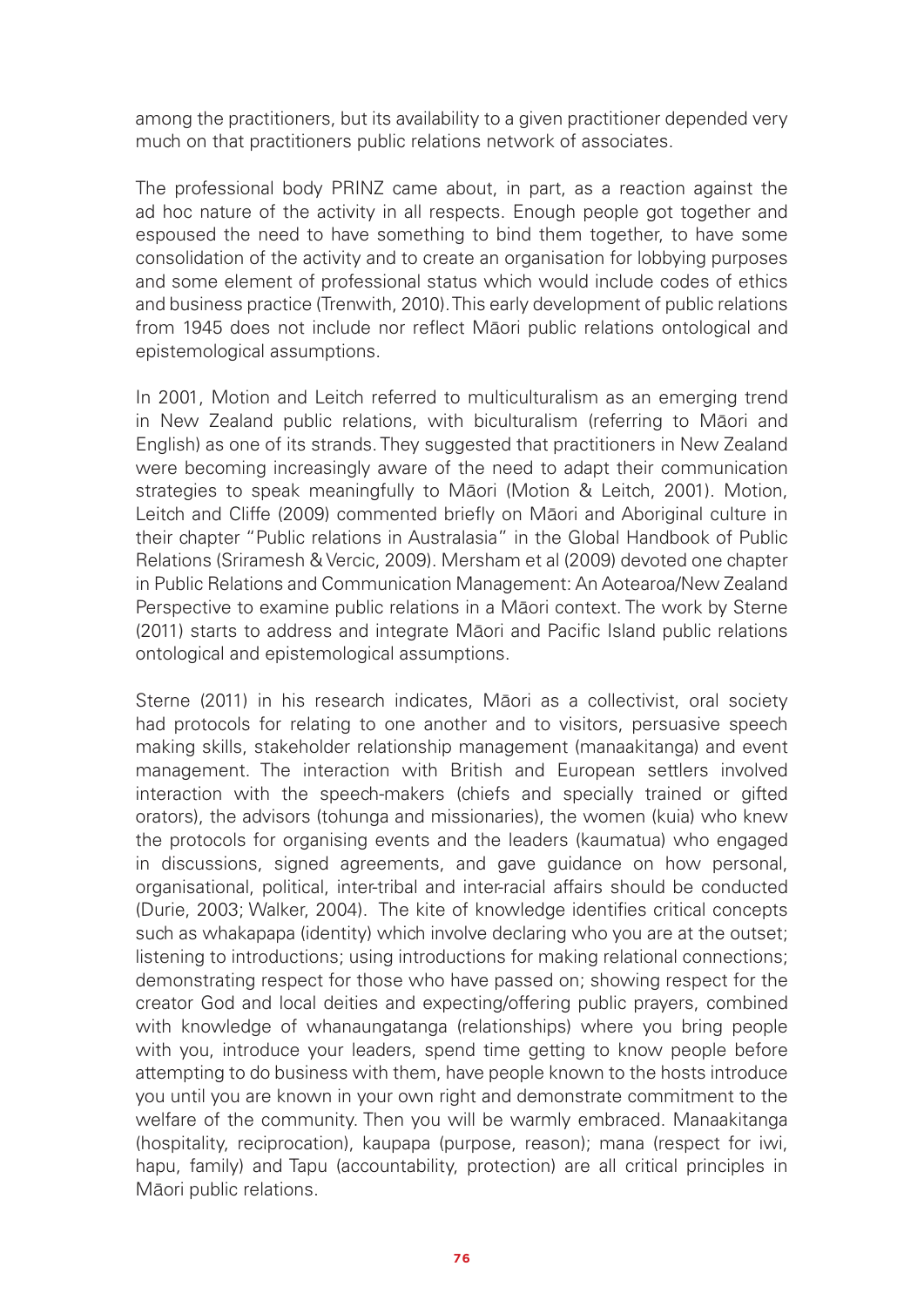From this summary of key concepts it can be seen that Māori public relations principles can teach us about the importance of identity and community connectedness, about holism, and reciprocity. It offers insights to a peoplecentred approach to public relations rather than a systems-orientated or corporate-centred approach. It offers an emphasis on human qualities such as humility, authenticity, integrity, pride, respect and dignity.

According to Sterne's (2008 and 2011) studies, most current public relations practitioners did not know the credible spokespeople for consultation about cultural practice; they did not know how to honour cultural priorities, how to recognise the cultural nuances or context of communication nor did they understand the drivers in these cultures. It would appear that there is a lack of congruence at the level of values or practice. Māori ontological and epistemological assumptions represent a rival rationality in that they espouse different forms of knowledge that are accessed using distinctive methodologies (Cram, 2001; Smith, 2006). The same can also be said for Pacific Island public relations.

Fa'aSamoa (Samoan way of life) is an ordering of society and a bedrock of Samoan identity. It refers to a social, economic, historical and moral order for Samoan people. It includes not only the unwritten traditions, core to the oral culture, but also the social ethics of the day-to-day protocol, responsibilities and values. It involves visible symbols such as the 'ava (kava) ceremony, speechmaking, feasting, gift exchange in the form of food, ie toga (fine mats) and money, births, deaths, marriages, hosting visitors (malaga) and all ceremonial occasions. Connected to this concept are key values around status, prestige, honour and the associated behaviours of fa'aaloalo (respect) and usita'i (obedience). Social honour is based on ascribed social distinctions of age and gender and codified rankings. Like the Māori public relations principles, these values and beliefs give insights to a people-centred approach to public relations rather than a systems-orientated or corporate-centred approach. The emphasis is on human qualities such as relationships, pride, humility, respect and dignity. Public relations practitioners, politicians and academics may say they give high priority to recognising the ontological and epistemological assumptions represented in this rival rationality, in the different forms of knowledge, but in reality did not know how to honour these cultural priorities, nor how to recognise the cultural nuances or context of communication in the distinctive cultural methodologies of Pacific Island public relations. (Tiatia, 1998; Crocombe, 2001)

The early history of public relations and the development of PRINZ (Trenwith, 2010) identifies that the occupation emerged from early European interaction to its war-time press agentry and propaganda practices to that of the more modern public relations practices. The emergence of public relations in New Zealand and the establishment of PRINZ fulfilled the need to have something to bind the few practitioners together with certain codes of behaviour, to create an organisation for lobbying purposes, which would have a standing in the country, with the aim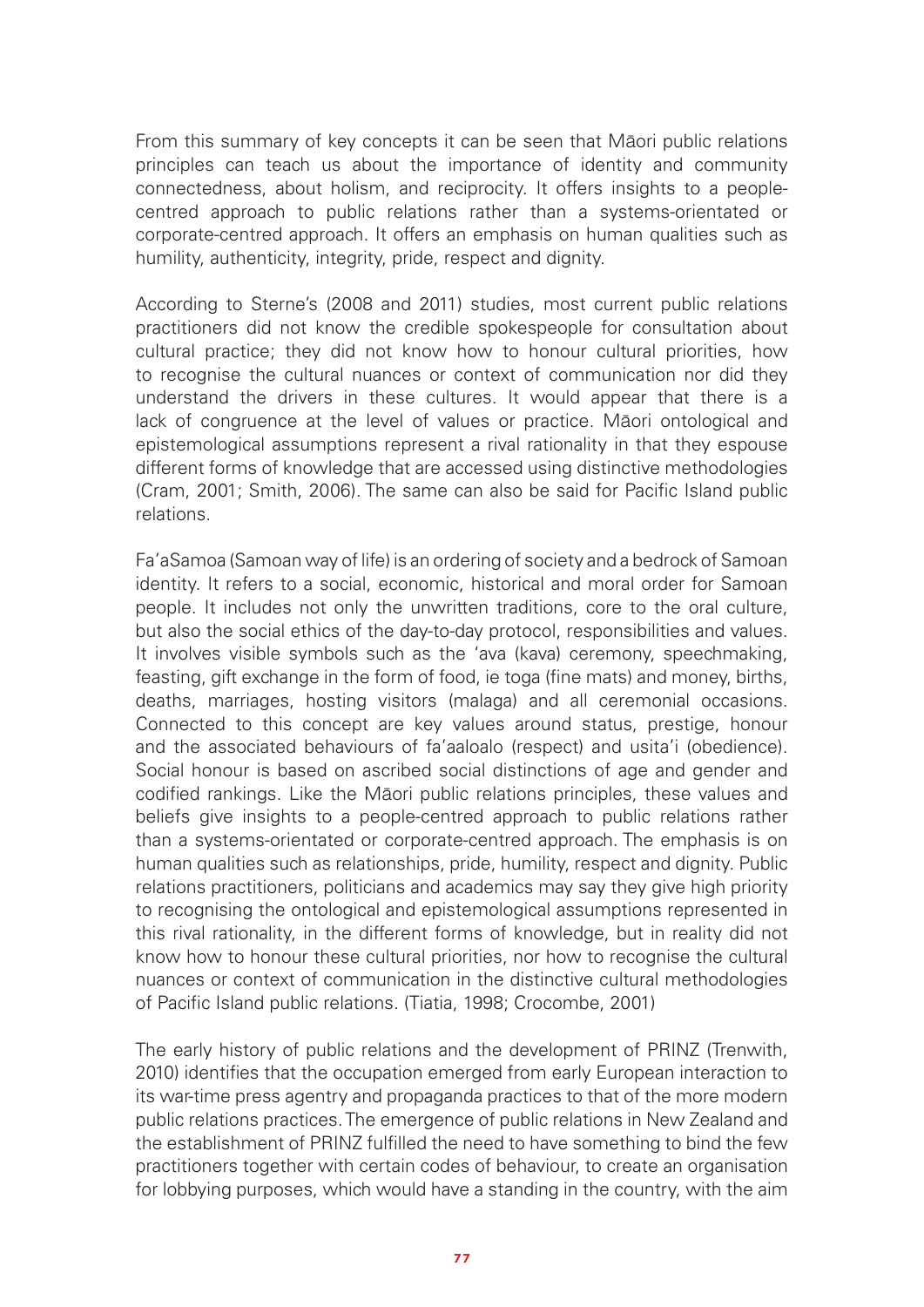of producing some occupational norms and discourse. PRINZ was established to represent practitioners of public relations, but from the start did not capture all practitioners nor did it represent Māori or Pacific Island practitioners - a feature still evident today, despite the growth in qualified and practising Māori and Pacific Island practitioners.

As Hodges identifies (cited in Okay et al, 2013), doing public relations is an inherently cultural activity as public relations practitioners rely on culturally influenced representations of the societies in which they work; they can be seen as creators of meaning through their roles of cultural gate keeping and mediation as they adapt their communication to culturally diverse target audiences. One of the major considerations for public relations professionals is how to manage the choice of words and images to better represent and honour the Māori and Pacific Island cultural priorities, and how to recognise the cultural nuances and context of communication.

#### **REFERENCES**

Comrie, M., & Kupa, R. (1998). Communicating with Maori: Can public relations become bicultural? *Public Relations Quarterly*, *43*(4), 42–46.

Cram, F. (2001). Rangahau Māori: Tona tika, tona pono - the validity and integrity of Māori research. In M. Tolich (Ed.), *Research ethics in Aotearoa New Zealand: Concepts, practice, critique*. Auckland, NZ: Pearson Education.

Crocombe, R. (2001). *The South Pacific* (Revised.). Suva, Fiji: University of the South Pacific.

Cropp, F., & Pincus, D. (2001). The mystery of public relations: Unraveling its past, unmasking its future. In R. Heath (Ed.), *Handbook of public relations* (pp. 189–204). California, US: Sage.

Curtin, P., & Gaither, K. (2007). *International public relations: Negotiating culture, identity and power*. California, US: Sage.

Durie, M. (Office of the VC) (2003). Māori communication strategy.

Grunig, J. E., & Hunt, T. (2001). Two way symmetrical public relations: Past, present and future. In R. L. Heath (Ed.), *Handbook of public relations* (pp. 11–30). California, US: Sage.

Grunig, J., & Hunt, T. (1984). *Managing public relations*. New York, USA: Holt, Rhinehart & Winston.

L'Etang, J. (2004). *Public relations in Britain: A history of professional practice in the 20th Century*. New Jersey, US: Erlbaum.

L'Etang, J. (2008). *Public relations: Concepts, practice and critique*. London, UK: Sage.

L'Etang, J., & Pieczka, M. (2001). Public relations and the question of professionalism. In R. L. Heath (Ed.), *Handbook of public relations*. California, US: Sage.

Mersham, G. M., Theunissen, P., & Peart, J. (2009). *Public relations and communication management: An Aotearoa/ New Zealand perspective*. Auckland, NZ: Pearson.

Motion, J., & Leitch, S. (2001). New Zealand perspectives on public relations. In R. L. Heath (Ed.), *Handbook of public relations* (pp. 659–664). California, US: Sage.